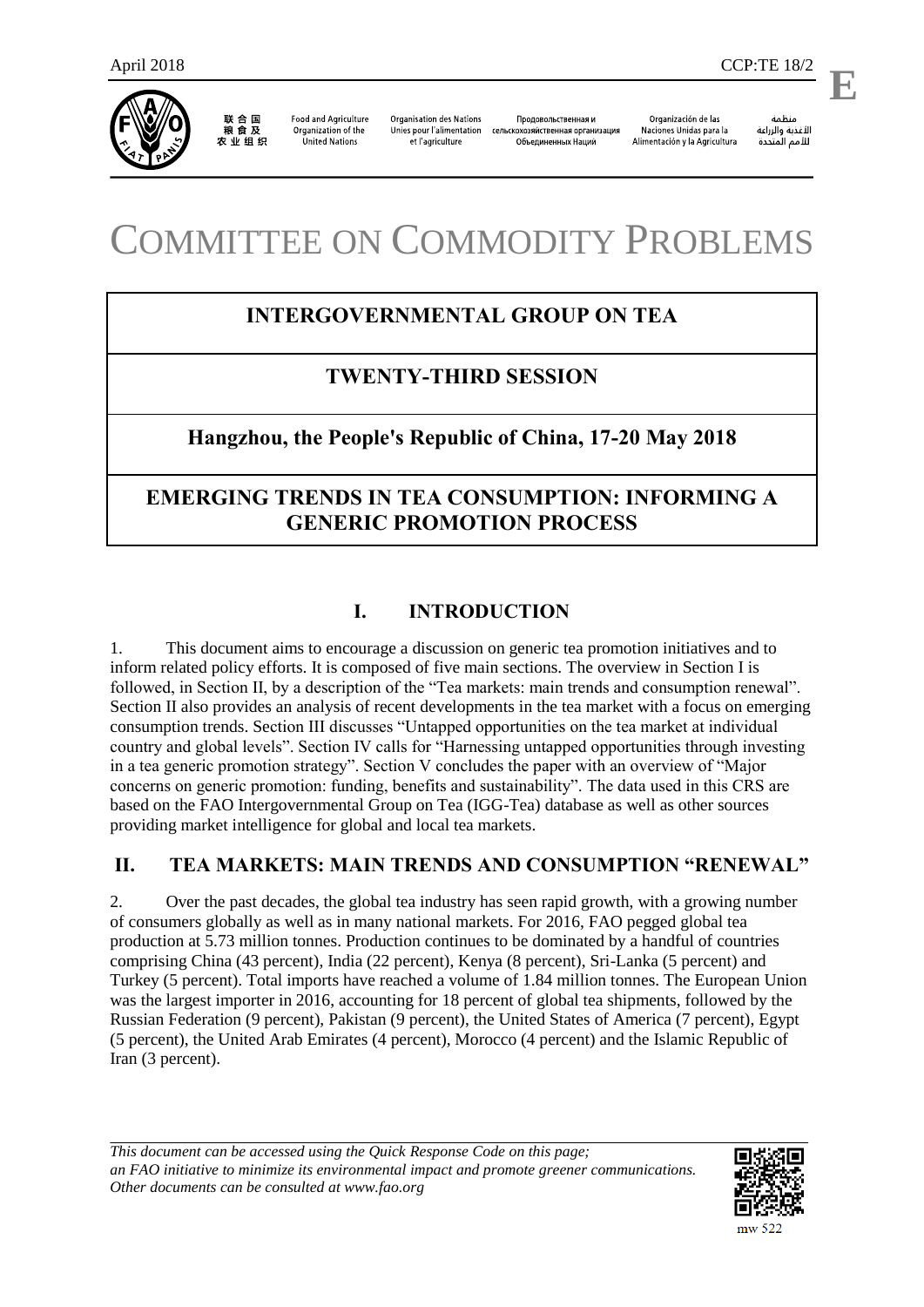3. Between 2007 and 2016, tea production has grown by an average annual rate of 4.4 percent. During the last decade, the top five producers have all seen production growth (in volume terms), with China and Turkey registering the highest growth rates at 8 and 4 percent, respectively.

4. Global consumption of tea stood at 5.53 million tonnes in 2016, rising from 5.08 and 5.29 million tonnes in 2014 and 2015, respectively. Between 2007 and 2016, consumption has risen at an annual growth rate of 4.5 percent. Three quarters of the global production are consumed locally, suggesting an important role of major producing countries in the current expansion of the demand. The increase in consumption has been driven by population growth, urbanization and rising incomes, particularly in emerging and developing economies.

5. While global tea consumption is dominated by large markets, such as China and India, which account, respectively, for a share of 38.6 percent and 19.0 percent, there are some small but rapidly growing markets that have expanded well above the world's average annual growth rate of 4.5 percent over the last decade. Three countries, Rwanda, Malawi and Uganda, reached the highest annual growth rates between 2007 and 2016, increasing, respectively, by 26.8 percent, 19.8 percent and 16.5 percent. China, the largest consumer, reached an average growth rate for the decade of 10.1 percent, followed by Israel (8.5 percent), Kenya (7.1 percent), Pakistan (6.1 percent), Bangladesh (5.6 percent) Libya (5.1 percent),Malaysia (4.9 percent), Germany (4.8 percent), Turkey (3.9 percent), Indonesia and Nepal (3.7 percent), India and Brazil (3.5 percent) and Saudi Arabia (3.0 percent) (Fig. 1).



**Fig. 1: Tea** – **Consumption growth rate (2007–16) vs. share of global consumption (2016)**

#### Source: IGG/Tea Secretariat

6. The Global tea market has seen average growth rates of more than 5 percent p.a. between 2007 and 2016 (Fig. 2). Developing and emerging economies have been driving the expansion of the demand, with East Asia, Africa, Latin America and Caribbean, and the Near East leading the expansion. The more mature European market, by contrast, as well as other developed countries have witnessed declining volumes.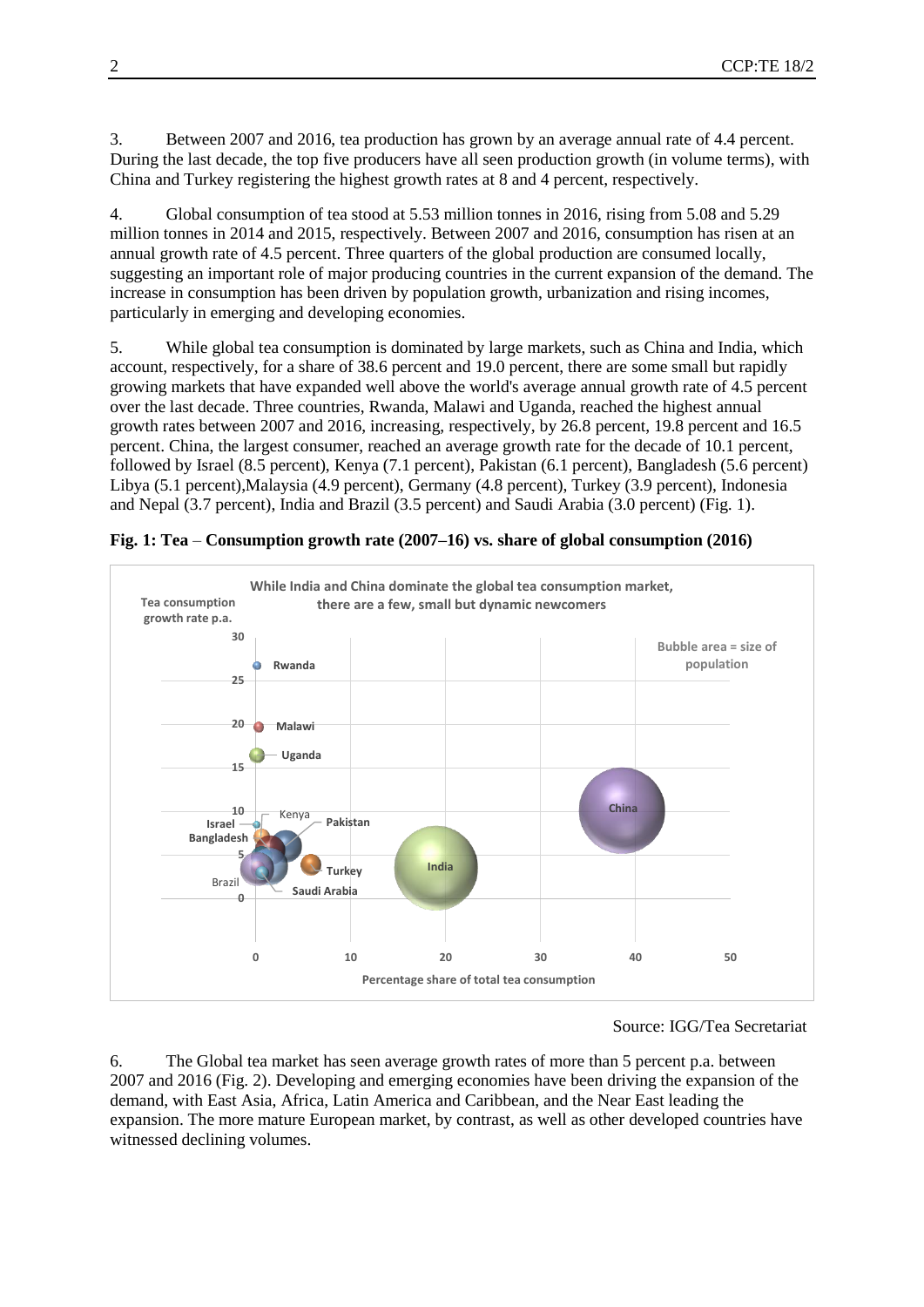l



**Fig 2: World tea consumption (2007–2016)**

Source: IGG/Tea Secretariat

7. Robust economic growth in a number of developing nations, such as China, India, and Russia, has created a large middle class with a preference for premium tea blends and brands, often upgrading their purchases from unpackaged tea to packed and bagged specialty varieties.

8. As a result, tea prices as measured by the FAO tea composite price (Fig. 3), continued to rise over the past decade, while prices for other beverages declined. This trend is forecast to continue. The World Bank, for instance, foresees a moderate increase in average tea auction price from USD 2.80 in 2017 to USD 2.81 in 2018, to 2.83 in 2019 and 2.84 in 2020.

9. In tandem, the global tea market is expected to expand. Persistence Market Research (PMR) projects an expansion of the global market, of 5 percent p.a.<sup>1</sup> between 2016 and 2024, reaching a total value of USD 21.33 billion, compared with USD 14.45 billion in 2016.

<sup>1</sup> Growth rates in these documents are defined as Compound Annual Growth Rates (CAGR)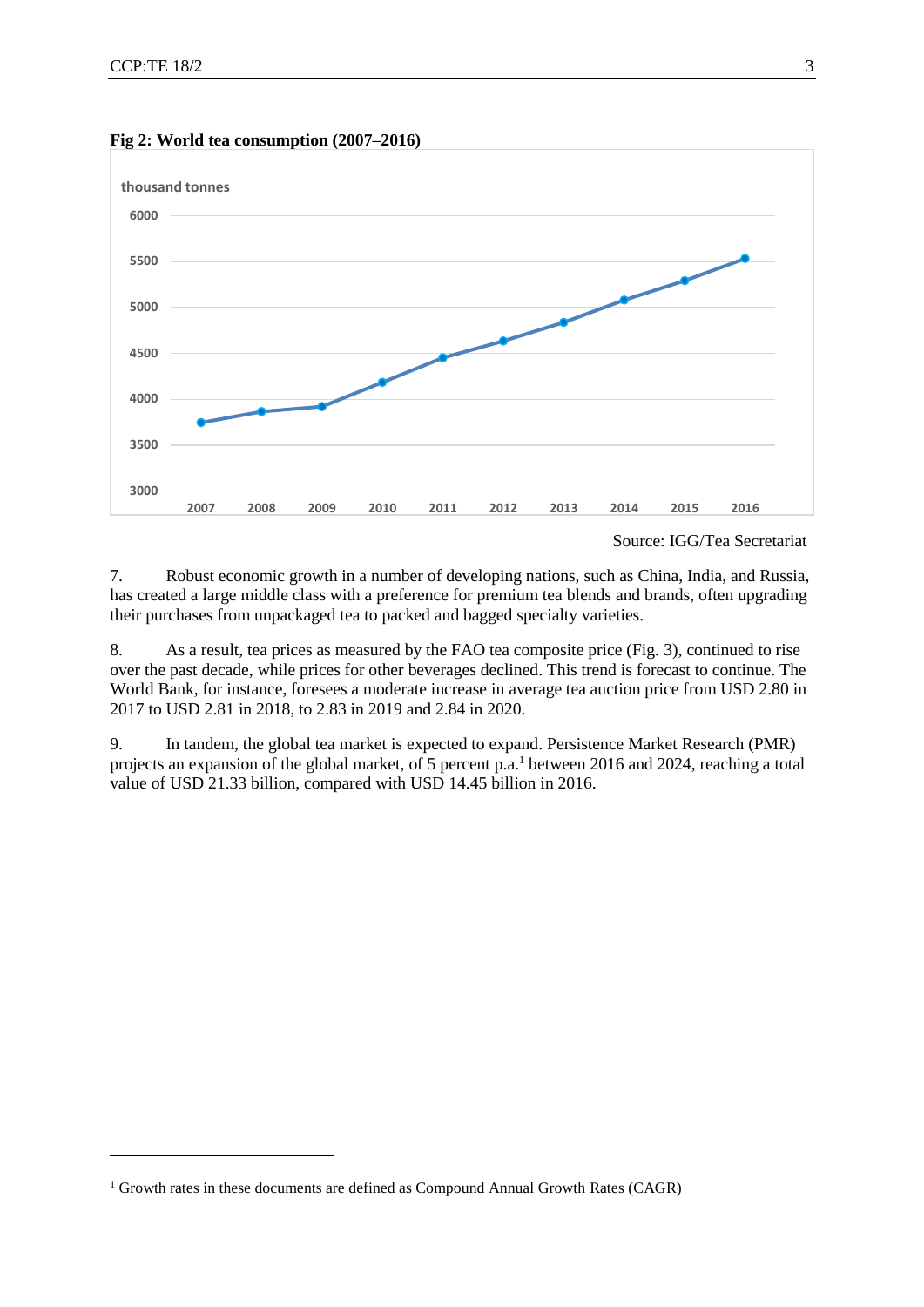

**Fig. 3: FAO Tea Composite Price**

Source: IGG/Tea Secretariat

10. The global tea market expansion is characterized by growing premium and super-premium segments and related health and wellness expectations. Growth in these segments more than offsets declining volumes in black tea, mainly in developed markets.

11. The drive for innovation is evident as consumers increasingly demand natural and organic ingredients, in diversified blends, flavours and environments. There is also growing interest in higher quality speciality teas with particular flavours. In parallel, green, as well as herbal and fruit teas are gaining popularity in different markets, especially in Europe, owing to real or perceived health benefits. At the same time, public interest in organic, locally sourced, specialized premium teas has also intensified. Innovation and "premiumization" are characterising a market, which attracts a growing number of young customers and an emerging middle class.

#### **a. Innovation and new health-driven consumption trends**

12. New market trends suggest a move by consumers from a range of different beverages to tea. These trends include a surge of new, value-added products such as ready-to-drink (RTD) fruit and flavoured teas and an expansion of green tea consumption outside Asia. The drivers behind this trend include a heightened perception of tea as a healthy alternative as well as the inroads made by teabags in developing and emerging markets, where consumption has traditionally been based on loose leaves.

13. The popularity of RTD tea has particularly been favoured by the desire to find substitutes to carbonated drinks. Other important drivers of growing RTD consumption include rising wages and rapid urbanisation, leaving less time and causing higher opportunity costs to prepare tea. Global revenues in the RTD tea and coffee market were estimated at approximately USD 69 billion in 2011 and are expected to have reached USD 125 billion by the end of 2017, growing at an annual rate of 10.9 percent between 2012 and 2017.

#### **b. From decades of "commoditization" to current "premiumization"**

14. Over the past three decades, the tea market has been characterized by a commoditization process, accompanied by a steady downward pressure on prices and an upward pressure on production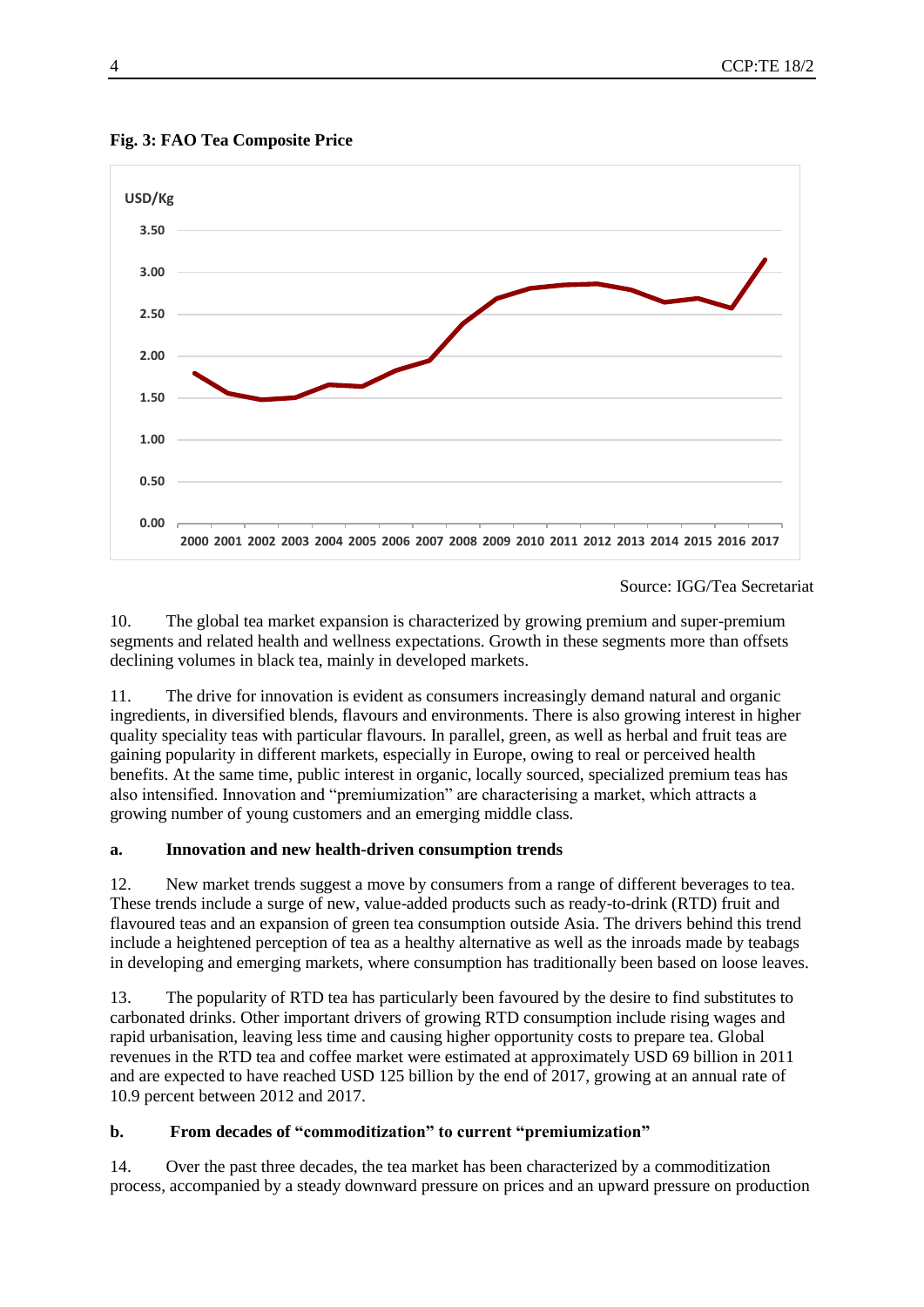costs. This is changing. Today's consumers are willing to spend more on the teas they consume with a move towards more expensive, premium products. Overall, there is rising demand for green teas, black tea fusions, fruit/herbal as well as RTD teas, in general signs of a shift towards premiums products.

15. The shift towards premium teas is also reflected in the rising market values at the regional level. Europe, the world's most important import region saw its overall market value rising by 5.1 percent p.a. between 2011 and 2016, while volumes of apparent tea consumption declined over the same period by - 3.0 percent p.a., largely reflecting the region's move towards quality and specialty teas.

#### **c. Young people and their quest for a personal experience with a fashionable product**

16. Young people, representing a major and rapidly growing segment of the market, are continuously searching for personal experiences with fashionable products. This includes the integration of gourmet quality tea into their overall lifestyles. For some segments, tea demand has become a conspicuous form of consumption. Many enjoy specialty teas and show great interest in learning about a beverage that is consumed in the sophisticated environment of specialty teashops or/and exclusive restaurants, hotels and cafés.

17. The growing retail sector is also catering for new preferences by offering a range of teas from different origins, with a variety of different flavours, often coming in unusual combinations and customized varieties. Consumers and operators are engaged in a "global revolution in tea culture" including beverage-based foodservice concepts, new and healthier culinary options and a rise of "outof-home" consumption, driven by new, major retail outlets.

18. Faster and more convenient ways of preparing tea are also driven by new consumption gadgets and forms of packaging. Numerous alternatives to the traditional teabag have been developed. Some alternatives, such as instant teas, are becoming increasingly customary. Alternatives to the classic teabag such as tea sachets or capsules for coffee machines are promoting consumption, further helped by the emergence of experimental teas and new flavours.

#### **d. Rising per capita income and the middle class in emerging economies drive consumption growth**

19. Current tea consumption growth is being reinforced by rapid growth in per capita incomes, particularly in emerging economies. A growing, increasingly urban, and young population segment entering the middle class is prepared to consume more and to pay for premium tea products. These changes have the potential to develop into a stronger and longer trend, which could characterise global tea consumption patterns for decades.

#### **e. Emerging call for sustainability supported by a transparent industry and value chains**

20. Modern tea consumers pay attention to health and well-being but that is not all: just like for other consumer items, they seek and pay for environmental, social, economic and ethical attributes in selecting their tea varieties. This has led to a greater importance of sustainability issues in the food and beverage industry in general and the tea sector in particular. These concerns for food safety and health as well as social and environmental sustainability have also underpinned the need to ensure traceability and quality controls. This has resulted in rapidly rising production levels (Fig. 4) and certified areas (Fig 5) under sustainability standards.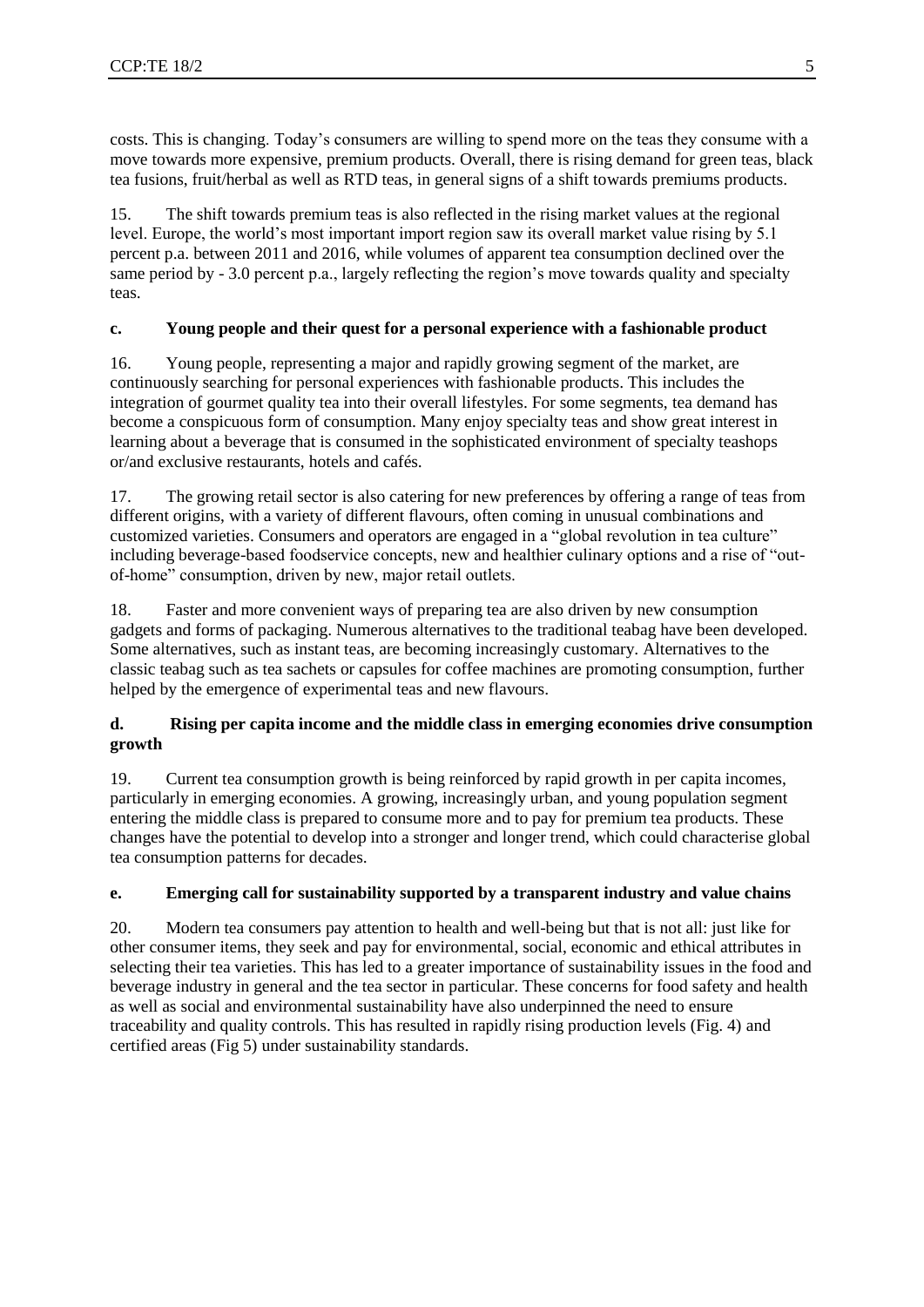

**Fig. 4: Tea production by standards (2008**–**2015)**

21. In responding to these demands, large companies are stepping up their commitment to social and environmental values, driving up the market share of certified tea. Most sustainability schemes cover issues related to social values and working conditions in tea cultivation, as well as standards for food safety and environmentally friendly production.

22. Fairtrade International, Organic, Rainforest Alliance/Sustainable Agriculture Network (RA/SAN) and UTZ, representing four combined voluntary standards, certified more than 538 000 hectares in 2015. The proportion of the VSS-certified area amounts to an average of 16.5 percent of the global tea area.



**Fig. 5: Certified tea area by standards (2008-2015)**

Source: ITC, IISD, 2017

Source: ITC, IISD, 2017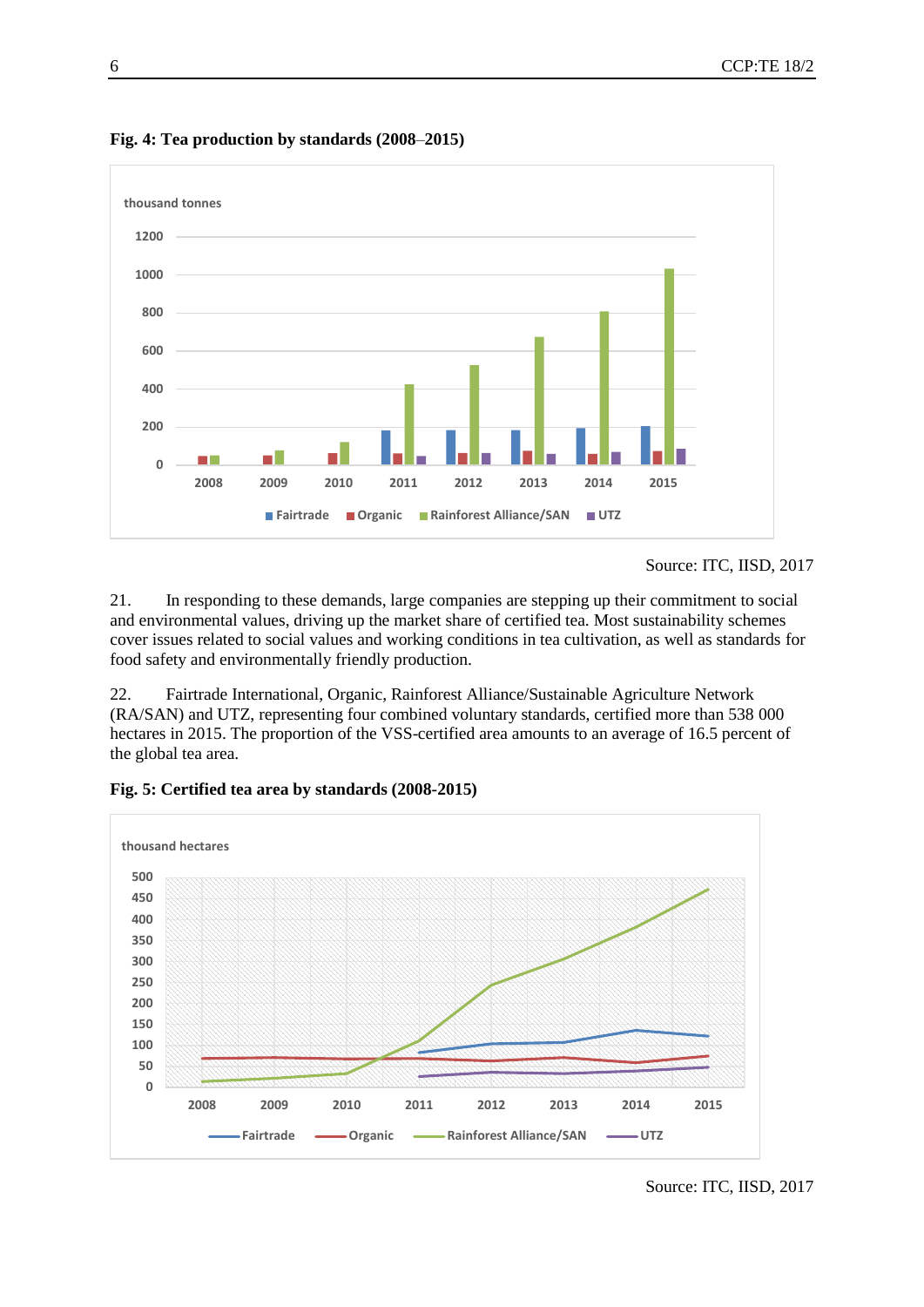23. Most industry "majors" are now engaged in sustainable sourcing. Some of them have committed to reach 100 percent sustainability-compliant sourcing Mainstreaming sustainability is also driven by the desire to address the sector's exposure to climate change, inter alia, visible in an increasing number of climate mitigation and adaptation initiatives.

### **III. UNTAPPED OPPORTUNITIES IN TEA MARKETS AT INDIVIDUAL AND GLOBAL LEVELS**

24. Although 75 percent of all teas produced globally are locally consumed, there is still an untapped demand potential in producing countries, most of which still have low per capita consumption levels. For example, in Kenya, the top tea exporter, domestic consumption only accounts for a fraction of production. More generally and across nearly all countries in Africa, domestic consumption only accounts for a small share of production.

25. Another defining feature of the tea market is the high concentration of consumption across countries. For instance, the top 12 of the 30 most important consuming countries have consumption levels above the group's average. The other 18 countries have per capita consumption levels well below the group's average, indicating a vast untapped market potential. When compared to the country with the highest per capita tea consumption (Turkey), the remaining top 29 tea consumers show even larger gaps and catch-up potential, with per capita consumption levels that are on average as much as 70 percent below that of Turkey (Fig. 6).



#### **Fig. 6: Top per capita tea consuming countries in 2016**

Source: IGG/Tea Secretariat

26. Some markets offer particularly large untapped potentials. Rural markets in India and RTD markets in China are two cases in point. India's lower-income consumers offer a considerable market for unpackaged tea, which is typically priced below its branded and bagged equivalent. Unpackaged tea is particularly appealing to India's vast low income and largely rural consumer segments. Overall, and despite its well-known tea culture, India does not rank among the top tea consuming countries on a per capita basis. The country stands just slightly ahead of France and the United States of America.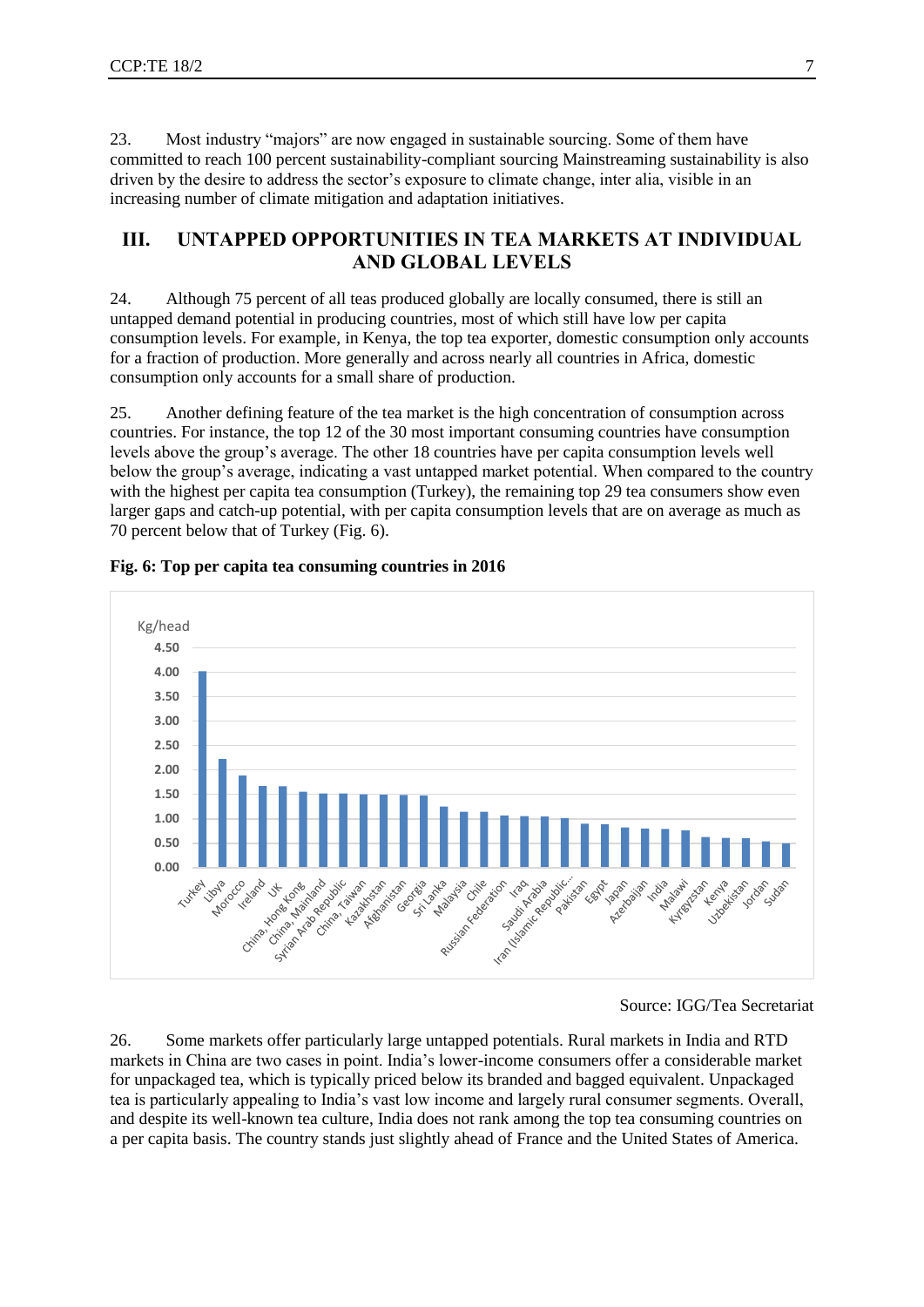27. In addition and going forward, India's tea market could still shift from unpackaged to packaged teas. Currently, unpackaged tea still accounts for more than 50 percent of the overall market. It is estimated that there are still between USD 2 and 2.5 billion in yet untapped tea sales, indicating a significant opportunity for tea manufacturers.

28. China's RTD market also promises significant growth prospects. Per capita consumption levels are still low, reaching only one quarter of those in Hong Kong and one-third of those in Taiwan. The Chinese mainland market was pegged at about USD [29 billion](http://www.worldteanews.com/news/bringing-rtd-tea-energy-drink-shadow) in 2015. With rising per capita consumption levels, the country is set to drive the global RTD market, which is currently valued at over USD 50 billion.

29. The shift from unpackaged to brand and specialty tea varieties is driven by several factors in India, China and many other emerging economies. These include rising incomes and an emerging middle class, rapid urbanisation, busy lifestyles and time pressures. More consumption and the demand for sustainable produce are also driving investments. The rising investment volumes are increasingly accompanied by more sustainability-conscious investments.

## **IV. HARNESSING UNTAPPED OPPORTUNITIES: INVESTING IN GENERIC TEA PROMOTION**

30. A number of efforts are underway to tap into the remaining potential of the global tea market. Generic promotion is an important element of these efforts. The basic thrust of generic tea promotion is to expand the overall market demand and foster tea loyalties, while countering competition from other beverages, mainly through raising public awareness of the health benefits of tea.

31. At a general level, generic promotion is a joint effort of different producers aiming to raise the consumption of a given or a few similar products. As such, these efforts are in contrast with brand marketing, which aims to expand the market share of a selected firm and/or its specific products. Successful generic advertising boosts demand by attracting new consumers and by enticing existing consumers to increase their purchases or to pay a higher price. It can also make demand less priceresponsive, thus promoting product loyalty when prices rise. Generic promotion is particularly recommended where individual producers are unable to differentiate their products either for technical or economic reasons.

32. Generic tea promotion typically builds on health benefits and aims to promote sales of all types of teas. It can cover both the promotion of domestic consumption and exports. It can support innovation, create quality products and/or promote the health benefits of tea.

33. A combination of outlets including media networks, local televisions and radios, advertising space in consumer magazines and newspapers as well as outdoor billboards can help boost tea consumption. Promotion can also include tea education and tea culture development, trade shows as well as direct contact with commercial buyers. Television is the preferred advertising medium for lowpriced, convenience tea, targeting wide audiences and building on a memorable combination of visual and auditory messages.

#### **a. Major characteristics of the tea industry: paving the way towards more effective promotion**

34. The tea value chain is characterized by a high level of vertical and horizontal integration, with a small number of companies controlling the entire supply chain. Also, the chain is less fragmented and shorter, with the three largest companies controlling one-fifth of the global market. Estimates show that 70 percent of global tea production is sold through auctions with brokers playing the crucial role of linking producers and buyers. Brokers also offer a key node for channelling communication messages within the industry.